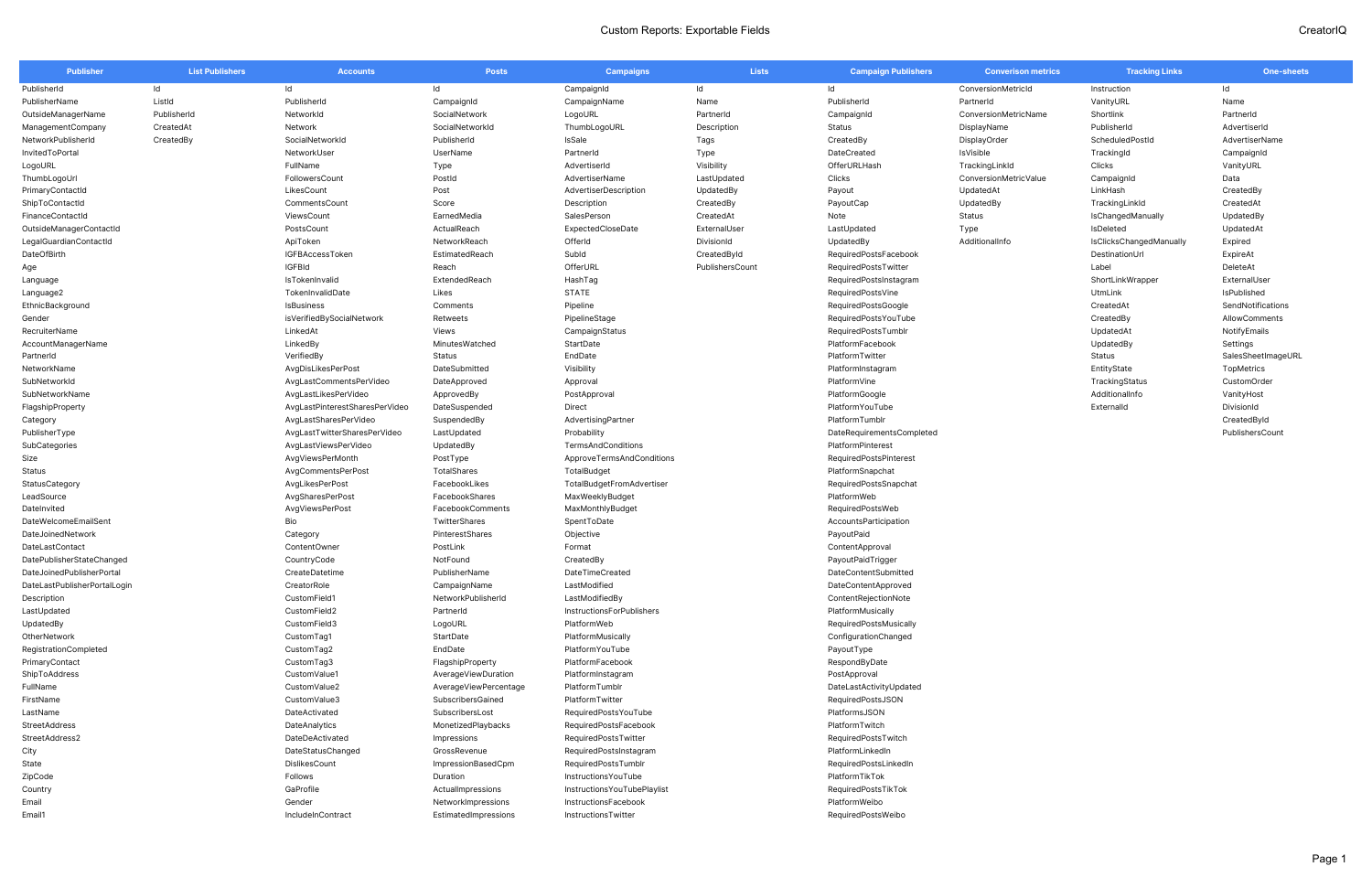| <b>Publisher</b>                | <b>List Publishers</b> | <b>Accounts</b>                  | <b>Posts</b>               | <b>Campaigns</b>                  | <b>Lists</b> | <b>Campaign Publishers</b> | <b>Converison metrics</b> | <b>Tracking Links</b> | One-sheets |
|---------------------------------|------------------------|----------------------------------|----------------------------|-----------------------------------|--------------|----------------------------|---------------------------|-----------------------|------------|
| PhoneNumber1                    |                        | Language                         | FollowersAtTimeOfPost      | InstructionsInstagram             |              | PlatformLine               |                           |                       |            |
| PhoneNumber1Description         |                        | LastPostDate                     | <b>FBIGId</b>              | InstructionsTumblr                |              | RequiredPostsLine          |                           |                       |            |
| PhoneNumber2                    |                        | Location                         | Thumbnail                  | Benchmarks                        |              | StatusGroup                |                           |                       |            |
| PhoneNumber2Description         |                        | LogoHighResURL                   | SavedPicture               | MainBenchmarks                    |              | HasCReg                    |                           |                       |            |
| PhoneNumber3                    |                        | LogoURL                          | Replies                    | PayoutType                        |              | DateLastContacted          |                           |                       |            |
| PhoneNumber3Description         |                        | NotFound                         | Exits                      | <b>CPC</b>                        |              | PaymentTerm                |                           |                       |            |
| Fax                             |                        | Protected                        | TapsForward                | CPA                               |              | IsPaymentTermInUse         |                           |                       |            |
| Notes                           |                        | StatisticsUpdated                | TapsBack                   | CPL                               |              | InstructionsForPublishers  |                           |                       |            |
| LegalGuardianContact            |                        | Status                           | SwipeAways                 | CPS                               |              | PurchaseOrderId            |                           |                       |            |
| TW_Followers                    |                        | StatusChangedManually            | PostTitle                  | PerformancePayout                 |              |                            |                           |                       |            |
| TW_NumOfAccounts                |                        | Stories                          | Uniques                    | FixedFee                          |              |                            |                           |                       |            |
| VN_Followers                    |                        | StoriesViewCount                 | Clicks                     | FixedFeeFromAdvertiser            |              |                            |                           |                       |            |
| VN_NumOfAccounts                |                        | MonthlyUniqueVisitors            | Note                       | AllowCustomPayout                 |              |                            |                           |                       |            |
| IN_Followers                    |                        | MonthlyVisitors                  | FTCCompliant               | CPSPayoutPercentage               |              |                            |                           |                       |            |
| IN_NumOfAccounts                |                        | AvgTimeSpentOnPost               | SwipeUps                   | DateLastActivityUpdated           |              |                            |                           |                       |            |
| FB_Likes                        |                        | WebSessions                      | <b>StickerTaps</b>         | CPM                               |              |                            |                           |                       |            |
| FB_TotalViews                   |                        | PageViews                        | Saves                      | CPMAmount                         |              |                            |                           |                       |            |
| FB_TotalVideos                  |                        | ViewsPerSession                  | EstimatedReachFlag         | CPMAmountFromAdvertiser           |              |                            |                           |                       |            |
| FB_AverageMonthlyViews          |                        | SessionDuration                  | EstimatedImpressionsFlag   | CPV                               |              |                            |                           |                       |            |
| FB_AvgLastViewsPerVideo         |                        | ThreeMonthAverageVisitors        | ManualReachFlag            | CPVAmount                         |              |                            |                           |                       |            |
| FB_AvgLastLikesPerVideo         |                        | ThreeMonthAverageViewsPerSession | ManualImpressionsFlag      | CPVAmountFromAdvertiser           |              |                            |                           |                       |            |
| FB_AvgLastCommentsPerVideo      |                        | ThreeMonthAverageSessionDuration | SocialId                   | PayoutCap                         |              |                            |                           |                       |            |
| FB_NumOfAccounts                |                        | EngagementPercentage             | Engagement                 | AllowCustomPayoutCap              |              |                            |                           |                       |            |
| NumberOfChannels                |                        | AvgLastMinutesWatchedPerVideo    | <b>Dislikes</b>            | Manager                           |              |                            |                           |                       |            |
| YT_Subscribers                  |                        | AvgViewDuration                  | Saved                      | PerformancePayoutFromAdvertiser   |              |                            |                           |                       |            |
| YT_TotalViews                   |                        | LikesVideoCount                  | Linked                     | PlatformGoogle                    |              |                            |                           |                       |            |
| YT_TotalVideos                  |                        | TotalShares                      | Unlinked                   | RequiredPostsGoogle               |              |                            |                           |                       |            |
| YT_AverageMonthlyViews          |                        | TotalVideos                      | LinkBroken                 | InstructionsGoogle                |              |                            |                           |                       |            |
| FinanceContact                  |                        | TotalViewsOrganic                | Verified                   | MultipleHashTagsLogic             |              |                            |                           |                       |            |
| DateRecruitingStarted           |                        | TotalViewsPaid                   | TokenInvalidDate           | FixedFeeTrigger                   |              |                            |                           |                       |            |
| DatePublisherActivated          |                        | TotalViewsUnique                 | LinkedAt                   | PayoutCapTrigger                  |              |                            |                           |                       |            |
| DatePublisherDeActivated        |                        | ViewsVideoCount                  | <b>Business</b>            | LinksForCampaign                  |              |                            |                           |                       |            |
| ContractSummary                 |                        | ThumbnailURL                     | SubmitByDate               | CPVBudgetTrigger                  |              |                            |                           |                       |            |
| ChannelList                     |                        | PeakStreamConcurrentViews        | NetworkEngagements         | CPCBudgetTrigger                  |              |                            |                           |                       |            |
| Categories                      |                        | AvgStreamConcurrentViews         | InstagramShares            | Instructions You Tube Trigger     |              |                            |                           |                       |            |
| Relationship                    |                        | Subscribers                      | ProfileVisits              | InstructionsFacebookTrigger       |              |                            |                           |                       |            |
| Children                        |                        | VideoDuration                    | LinkClicks                 | InstructionsTwitterTrigger        |              |                            |                           |                       |            |
| Pets                            |                        | EstimatedUniqueStreamViews       | Follows                    | InstructionsInstagramTrigger      |              |                            |                           |                       |            |
| Glasses                         |                        | UserToken                        | CloseUps                   | InstructionsGoogleTrigger         |              |                            |                           |                       |            |
| EyeColor                        |                        | SubscriptionExpiringAt           | CampaignStatus             | Tags                              |              |                            |                           |                       |            |
| HairColor                       |                        | CreatedAt                        | PostStatus                 | PlatformVine                      |              |                            |                           |                       |            |
| ContentRating                   |                        | CreatedBy                        | AddToPlaylistCount         | RequiredPostsVine                 |              |                            |                           |                       |            |
| BrandsWorked                    |                        | LastUpdated                      | Sentiment                  | InstructionsVine                  |              |                            |                           |                       |            |
| BrandsWishWork                  |                        | UpdatedBy                        | Safety                     | InstructionsVineTrigger           |              |                            |                           |                       |            |
| BrandsWontWork                  |                        | SocialNetworkNK                  | PeakStreamConcurrentViews  | ContentLead                       |              |                            |                           |                       |            |
| InternalDescription             |                        | DateSocialStatsUpdated           | AvgStreamConcurrentViews   | DateInfluencerProposalDue         |              |                            |                           |                       |            |
| ShortDescription                |                        | StatusLinking                    | SubscribersAtTimeOfPost    | MediaBudget                       |              |                            |                           |                       |            |
| AgeRange                        |                        | YoutubeTitle                     | EstimatedUniqueStreamViews | ProductionBudget                  |              |                            |                           |                       |            |
| LogoHighResURL                  |                        |                                  | StreamId                   | TalentBudget                      |              |                            |                           |                       |            |
| Tags                            |                        |                                  | AvgViewsPerPost            | TravelBudget                      |              |                            |                           |                       |            |
| YT_AvgLastViewsPerVideo         |                        |                                  | PublisherAccountId         | CreativeBackground                |              |                            |                           |                       |            |
| YT_AvgLastLikesPerVideo         |                        |                                  | Votes                      | CreativeObjective                 |              |                            |                           |                       |            |
| YT_AvgLastDislikesPerVideo      |                        |                                  | IsExcludedSubPages         | CreativeKeyMessage                |              |                            |                           |                       |            |
| YT_AvgLastCommentsPerVideo      |                        |                                  | ViewsUnique                | CreativeTargetMarket              |              |                            |                           |                       |            |
| AvgLastEngagementPerVideoYT     |                        |                                  | 30sViewsCount              | CreativeInformationConsiderations |              |                            |                           |                       |            |
| AvgLastEngagementPerVideoSocial |                        |                                  | ActualEngagements          | CreativeDeliverables              |              |                            |                           |                       |            |
| AvgLastEngagementPerVideoTotal  |                        |                                  | Clickers                   | CreativeStepsTimings              |              |                            |                           |                       |            |
| GP_Followers                    |                        |                                  | Commenters                 | InfluencerInfluencerOverview      |              |                            |                           |                       |            |
|                                 |                        |                                  |                            |                                   |              |                            |                           |                       |            |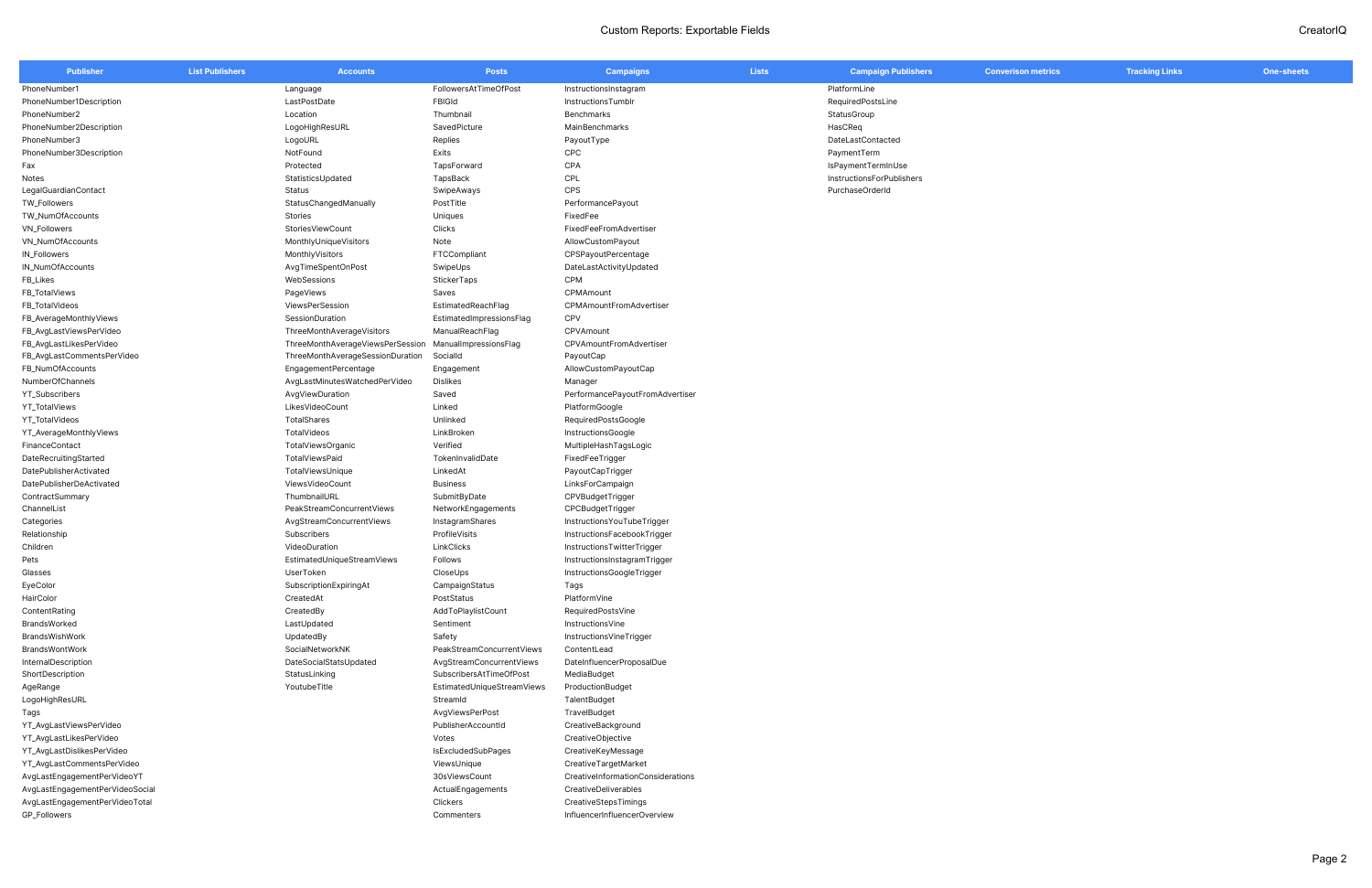| <b>Publisher</b>            | <b>List Publishers</b> | <b>Accounts</b> | <b>Posts</b>                 | <b>Campaigns</b>                | <b>Lists</b> | <b>Campaign Publishers</b> | <b>Converison metrics</b> | <b>Tracking Links</b> | One-sheets |
|-----------------------------|------------------------|-----------------|------------------------------|---------------------------------|--------------|----------------------------|---------------------------|-----------------------|------------|
| GP_NumOfAccounts            |                        |                 | CompleteViewRate             | InfluencerQuantRegs             |              |                            |                           |                       |            |
| TB_Followers                |                        |                 | CompleteViewsUnique          | InfluencerAudience              |              |                            |                           |                       |            |
| TB_NumOfAccounts            |                        |                 | FacebookConsumptionsTotal    | InfluencerValueProp             |              |                            |                           |                       |            |
| PN_Followers                |                        |                 | FacebookEngagedUsers         | InfluencerIndicativeInfluencers |              |                            |                           |                       |            |
| PN_NumOfAccounts            |                        |                 | FacebookReactionsAngry       | InfluencerInformation           |              |                            |                           |                       |            |
| <b>SC_Followers</b>         |                        |                 | FacebookReactionsHaha        | Currency                        |              |                            |                           |                       |            |
| SC_NumOfAccounts            |                        |                 | FacebookReactionsLike        | Paid                            |              |                            |                           |                       |            |
| <b>WB_Followers</b>         |                        |                 | FacebookReactionsLove        | Contest                         |              |                            |                           |                       |            |
| WB_NumOfAccounts            |                        |                 | FacebookReactionsSad         | PlatformPinterest               |              |                            |                           |                       |            |
| ML_Followers                |                        |                 | FacebookReactionsThankful    | RequiredPostsPinterest          |              |                            |                           |                       |            |
| ML_NumOfAccounts            |                        |                 | FacebookReactionsWow         | InstructionsPinterest           |              |                            |                           |                       |            |
| TCH_Followers               |                        |                 | FanReach                     | InstructionsPinterestTrigger    |              |                            |                           |                       |            |
| TCH_NumOfAccounts           |                        |                 | FansEngaged                  | PlatformSnapchat                |              |                            |                           |                       |            |
| TCH_TotalViews              |                        |                 | FirstCardViews               | RequiredPostsSnapchat           |              |                            |                           |                       |            |
| FlagshipSocialNetwork       |                        |                 | HashtagClicks                | InstructionsSnapchat            |              |                            |                           |                       |            |
| SocialAccountsList          |                        |                 | LastCardViews                | InstructionsSnapchatTrigger     |              |                            |                           |                       |            |
| FlagshipPropertyTitle       |                        |                 | Likers                       | InstructionsTumblrTrigger       |              |                            |                           |                       |            |
| TotalSubscribers            |                        |                 | LinkAvgTimeSpent             | RequiredPostsWeb                |              |                            |                           |                       |            |
| SalesSheetImageURL          |                        |                 | LinkPageViews                | InstructionsWeb                 |              |                            |                           |                       |            |
| HaveKids                    |                        |                 | LinkUniquePageViews          | InstructionsWebTrigger          |              |                            |                           |                       |            |
| HavePets                    |                        |                 | NativeSponsored              | RequiredPostsMusically          |              |                            |                           |                       |            |
| PoliticalAffiliation        |                        |                 | NegativeFeedbacksCount       | InstructionsMusically           |              |                            |                           |                       |            |
| PhoneType                   |                        |                 | NegativeFeedbacksUniqueCount | InstructionsMusicallyTrigger    |              |                            |                           |                       |            |
| ShirtSize                   |                        |                 | NonFansEngaged               | SocialReportMetrics             |              |                            |                           |                       |            |
| HasDriverLicense            |                        |                 | spPaidImpressions            | ProducerFee                     |              |                            |                           |                       |            |
| HasPassport                 |                        |                 | spPaidReach                  | AccountsParticipation           |              |                            |                           |                       |            |
| ShoeSize                    |                        |                 | PlaybackLocation1            | SubmitForApprovalBy             |              |                            |                           |                       |            |
| PantSize                    |                        |                 | PlaybackLocation1Views       | PublishAfter                    |              |                            |                           |                       |            |
| PantWaist                   |                        |                 | PlaybackLocation2            | RespondByDate                   |              |                            |                           |                       |            |
| PantLength                  |                        |                 | PlaybackLocation2Views       | SubmitByDate                    |              |                            |                           |                       |            |
| Height                      |                        |                 | PlaybackLocation3            | PublishBefore                   |              |                            |                           |                       |            |
| WillTravel                  |                        |                 | PlaybackLocation3Views       | AccessControl                   |              |                            |                           |                       |            |
| DressSize                   |                        |                 | Reactions                    | NetworkCampaignID               |              |                            |                           |                       |            |
| LDACompliant                |                        |                 | Tags                         | NetworkCampaignName             |              |                            |                           |                       |            |
| Token                       |                        |                 | TotalCards                   | Tier                            |              |                            |                           |                       |            |
| CIQCertifiedFlag            |                        |                 | TotalCardViews               | AccountManagerName              |              |                            |                           |                       |            |
| <b>CIQCertifiedFlagDate</b> |                        |                 | TotalScreenshots             | YoutubeEngagementMetric         |              |                            |                           |                       |            |
| AudienceFlags               |                        |                 | TotalViewTime                | CampaignUpdateFrequency         |              |                            |                           |                       |            |
| EngagementFlags             |                        |                 | TrafficSource1               | DateLastActivityUpdated_GMT     |              |                            |                           |                       |            |
| GrowthFlags                 |                        |                 | TrafficSource1Views          | PlatformTwitch                  |              |                            |                           |                       |            |
| TotalFraudFlags             |                        |                 | TrafficSource2               | RequiredPostsTwitch             |              |                            |                           |                       |            |
| CustomValue1                |                        |                 | TrafficSource2Views          | InstructionsTwitch              |              |                            |                           |                       |            |
| CustomValue2                |                        |                 | TrafficSource3               | InstructionsTwitchTrigger       |              |                            |                           |                       |            |
| CustomValue3                |                        |                 | TrafficSource3Views          | PlatformLinkedIn                |              |                            |                           |                       |            |
| CustomValue4                |                        |                 | VideoViews100                | RequiredPostsLinkedIn           |              |                            |                           |                       |            |
| CustomValue5                |                        |                 | VideoViews25                 | InstructionsLinkedIn            |              |                            |                           |                       |            |
| CustomValue6                |                        |                 | VideoViews50                 | InstructionsLinkedInTrigger     |              |                            |                           |                       |            |
| CustomValue7                |                        |                 | VideoViews75                 | InstructionsTikTokTrigger       |              |                            |                           |                       |            |
| CustomValue8                |                        |                 | ViewsOrganic                 | PlatformTikTok                  |              |                            |                           |                       |            |
| CustomValue9                |                        |                 | ViewsPaid                    | RequiredPostsTikTok             |              |                            |                           |                       |            |
| CustomValue10               |                        |                 |                              | InstructionsTikTok              |              |                            |                           |                       |            |
| CustomValue11               |                        |                 |                              | InstructionsWeiboTrigger        |              |                            |                           |                       |            |
| CustomValue12               |                        |                 |                              | PlatformWeibo                   |              |                            |                           |                       |            |
| CustomValue13               |                        |                 |                              | RequiredPostsWeibo              |              |                            |                           |                       |            |
| CustomValue14               |                        |                 |                              | InstructionsWeibo               |              |                            |                           |                       |            |
| CustomValue15               |                        |                 |                              | InstructionsLineTrigger         |              |                            |                           |                       |            |
| CustomValue16               |                        |                 |                              | PlatformLine                    |              |                            |                           |                       |            |
| CustomValue17               |                        |                 |                              | RequiredPostsLine               |              |                            |                           |                       |            |
|                             |                        |                 |                              |                                 |              |                            |                           |                       |            |